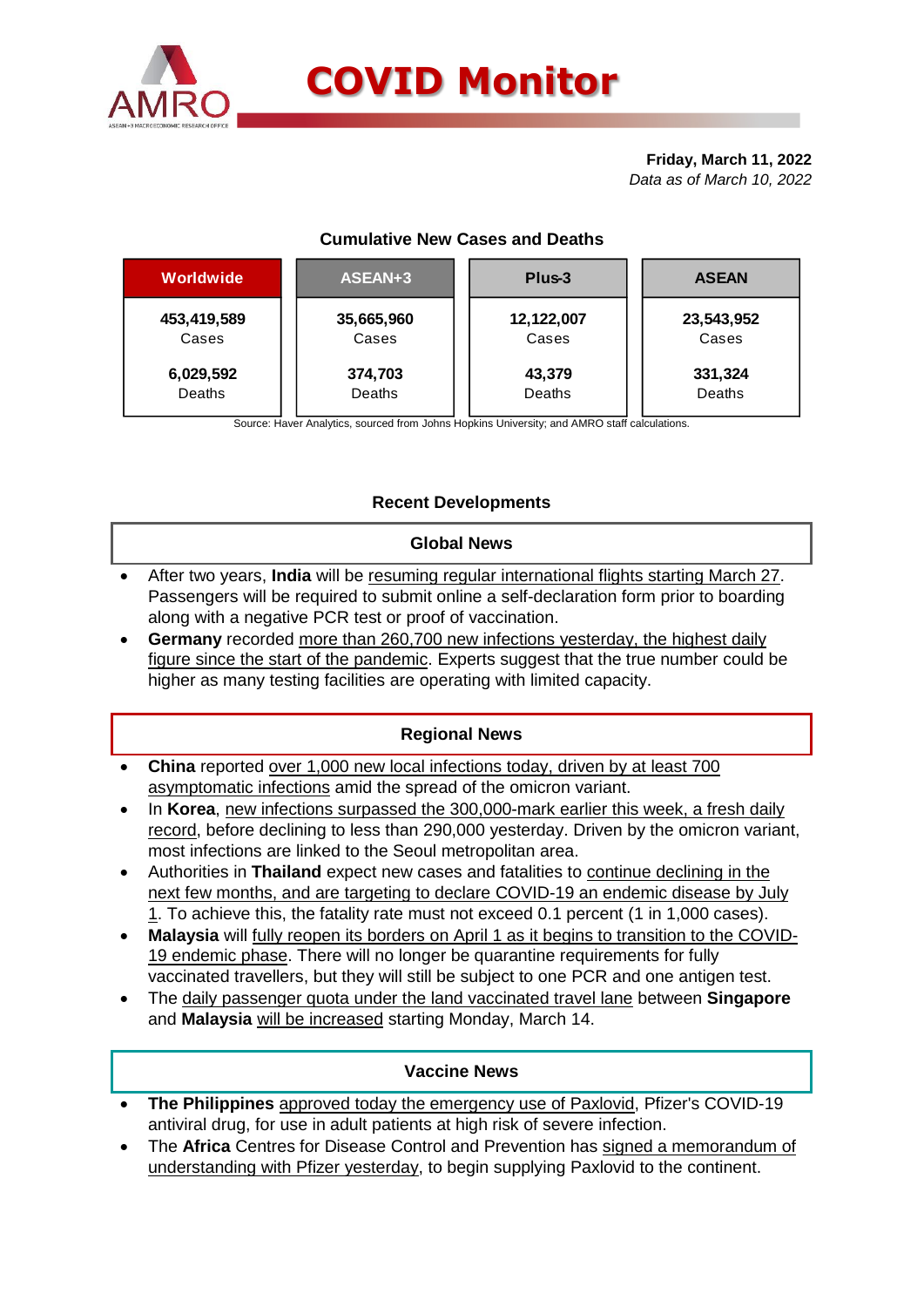| <b>Economy</b>        |         | <b>Total Cases Cases per 1M</b> | <b>New</b>                 | New Cases <sup>1</sup>   | <b>New Cases</b>         | <b>ANew</b>              | Δ% New             | <b>Total</b>  | <b>New</b>              | <b>Fatality</b> |  |
|-----------------------|---------|---------------------------------|----------------------------|--------------------------|--------------------------|--------------------------|--------------------|---------------|-------------------------|-----------------|--|
|                       | (000)   | <b>Population</b>               | $\text{Case}$ <sup>1</sup> | since $2020^2$           | per 1M Pop. <sup>1</sup> | $\text{Case} \text{s}^1$ | Cases <sup>1</sup> | <b>Deaths</b> | Deaths <sup>1</sup>     | <b>Rate (%)</b> |  |
| Global                | 453,420 |                                 | 1,607,222                  |                          |                          | 111,454                  | 0.4                | 6,029,592     | 6,841                   | 1.3             |  |
| ASEAN+3               | 35,666  |                                 | 653,302                    |                          |                          | 130,495                  | 2.0                | 374.703       | 1,285                   | 1.1             |  |
| Plus-3                | 12,122  |                                 | 355,540                    |                          |                          | 66,691                   | 3.3                | 43,379        | 628                     | 0.4             |  |
| ASEAN                 | 23,544  |                                 | 297,762                    |                          |                          | 63,804                   | 1.3                | 331,324       | 657                     | 1.4             |  |
|                       |         |                                 |                            |                          |                          |                          |                    |               |                         |                 |  |
| <b>China</b>          | 113     | 80                              | 383                        |                          | $\Omega$                 | 147                      | 0.3                | 4,636         | $\Omega$                | 4.1             |  |
| Hong Kong, China      | 576     | 75,393                          | 32,152                     |                          | 4,211                    | $-5,921$                 | 7.3                | 3,150         | 255                     | 0.5             |  |
| Japan                 | 5,611   | 44.616                          | 56,676                     |                          | 451                      | $-9,114$                 | 1.1                | 25,718        | 189                     | 0.5             |  |
| Korea                 | 5,823   | 111,853                         | 266,329                    |                          | 5,116                    | 81,579                   | 5.7                | 9,875         | 185                     | 0.2             |  |
|                       |         |                                 |                            |                          |                          |                          |                    |               |                         |                 |  |
| Indonesia             | 5,848   | 21,670                          | 25,792                     | $\overline{\phantom{a}}$ | 96                       | $-11,212$                | 0.4                | 151,413       | 306                     | 2.6             |  |
| Malaysia              | 3,742   | 112,639                         | 30,490                     |                          | 918                      | 3,157                    | 0.8                | 33,567        | 77                      | 0.9             |  |
| Philippines           | 3,669   | 33,345                          | 625                        |                          | 6                        | $-455$                   | 0.0                | 57,258        | 103                     | 1.6             |  |
| Singapore             | 902     | 158,148                         | 16,562                     |                          | 2,905                    | $-1,242$                 | 2.0                | 1,116         | 10                      | 0.1             |  |
| Thailand              | 3,137   | 46,116                          | 22,093                     |                          | 325                      | $-1,152$                 | 0.7                | 23,575        | 64                      | 0.8             |  |
|                       |         |                                 |                            |                          |                          |                          |                    |               |                         |                 |  |
| Brunei Darussalam     | 104     | 230,647                         | 3,927                      |                          | 8,707                    | $-142$                   | 4.5                | 156           | 3                       | 0.1             |  |
| Cambodia              | 134     | 7,974                           | 304                        |                          | 18                       | $-92$                    | 0.2                | 3,044         | $\overline{\mathbf{c}}$ | 2.3             |  |
| Lao PDR               | 145     | 19,969                          | 230                        |                          | 32                       | 8                        | 0.2                | 637           | $\overline{2}$          | 0.4             |  |
| Myanmar               | 603     | 11,302                          | 1,329                      |                          | 25                       | $-887$                   | 0.2                | 19,401        | 3                       | 3.2             |  |
| Vietnam               | 5,260   | 54,565                          | 196,409                    |                          | 2,037                    | 75,820                   | 4.4                | 41,157        | 87                      | 0.8             |  |
|                       |         |                                 |                            |                          |                          |                          |                    |               |                         |                 |  |
| Australia             | 3,528   | 135,819                         | 29,422                     |                          | 1,133                    | 4,968                    | 0.9                | 5,550         | 28                      | 0.2             |  |
| Brazil                | 29,259  | 138.423                         | 50,362                     | <u>anan mas</u>          | 238                      | 5,014                    | 0.2                | 654,380       | 508                     | 2.2             |  |
| France                | 22,668  | 348,776                         | 55,109                     |                          | 848                      | 5,221                    | 0.2                | 136,798       | 130                     | 0.6             |  |
| Germany               | 16,814  | 202.640                         | 183,313                    |                          | 2,209                    | 30,111                   | 1.1                | 125,276       | 211                     | 0.7             |  |
| India                 | 42,984  | 31.386                          | 4,672                      |                          | 3                        | $-3,501$                 | 0.0                | 515.714       | 161                     | 1.2             |  |
| <b>United Kingdom</b> | 19,600  | 291,433                         | 75,085                     |                          | 1,116                    | 32,009                   | 0.4                | 163,203       | 186                     | 0.8             |  |
| <b>United States</b>  | 78,907  | 238,352                         | 36,587                     |                          | 111                      | $-19,594$                | 1.2                | 960,844       | 1,312                   | 1.2             |  |

#### **ASEAN+3 and Selected Economies: COVID-19 Cases and Deaths**

Source: Haver Analytics, sourced from Johns Hopkins University; and AMRO staff calculations.

1/ Values show the 7-day average.

2/ Since January 31, 2020.

### **ASEAN+3 and Selected Economies: Vaccination Coverage Status** (Percent of population)



Sources: Our World in Data via Haver Analytics; and AMRO staff calculations.

Note: Percent of fully vaccinated population shows the number of people who received all doses prescribed by the vaccination protocol (e.g. one dose of a single-dose vaccine, or two doses of a two-dose vaccine). In the event of discrepancy between data from Our World in Data and national authorities, data from national authorities take precedence.